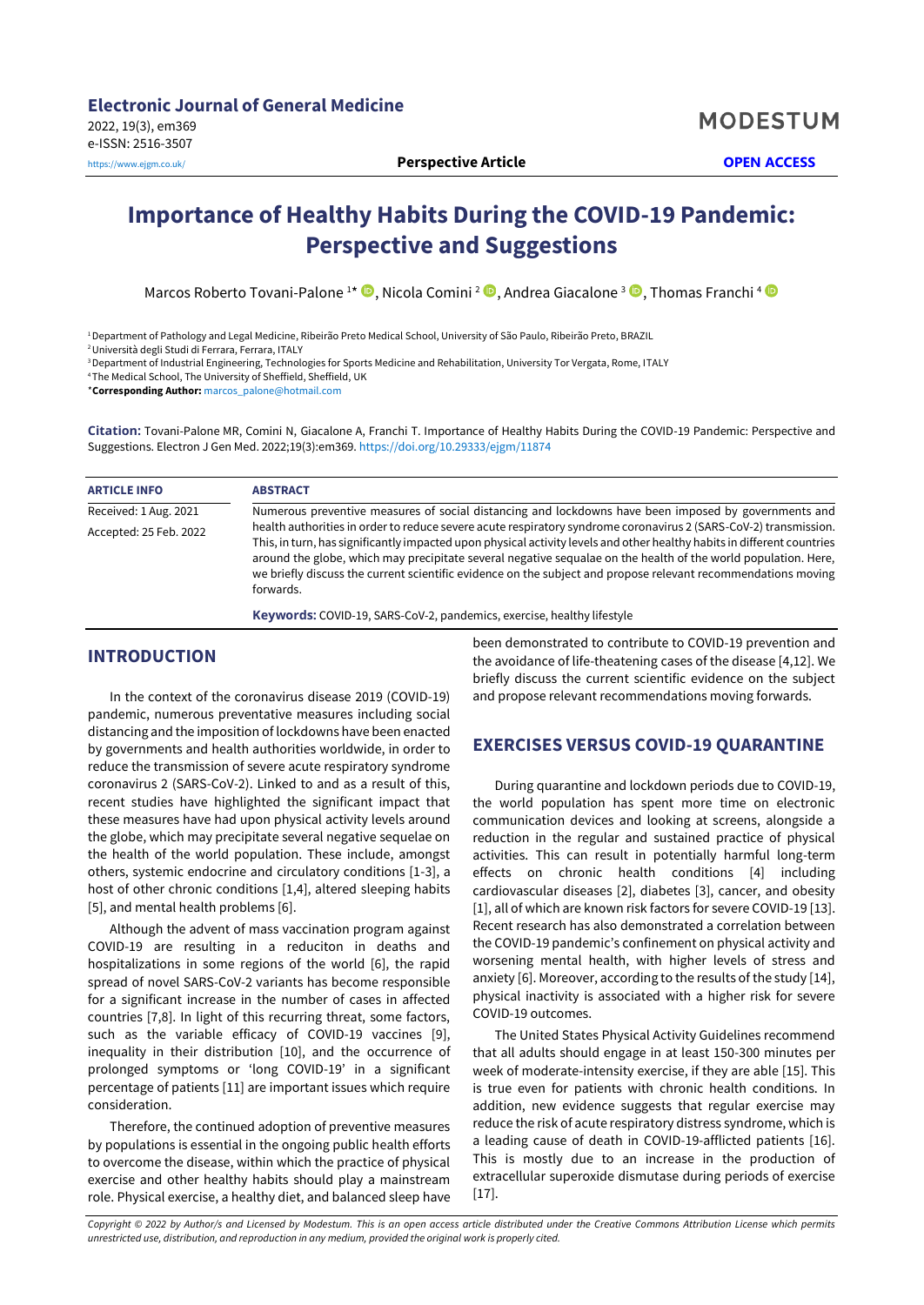

**Figure 1.** Recommendations for physical activity in healthy people, asymptomatic, and mild COVID-19 patients during periods of confinement due to COVID-19 (Adapted from [4, 12])

## **RECOMMENDATIONS FOR PHYSICAL EXERCISES DURING THE PANDEMIC**

Given the well-known benefits of physical activity for general health promotion and disease prevention [3, 4, 6, 12], the practice of home exercise should be indicated during the current COVID-19 pandemic for the general population; both asymptomatic people, and those with mild COVID-19 symptoms. In this regard, a home workout program should include aerobic exercise (3-5 times a week, depending on the intensity), strength training (2-3 times a week), flexibilitystretching (2-3 times a week), and balance exercises (2-3 times a week). It is recommended that the general public should perform exercises that allow for the whole body to be trained simultaneously [18]. **Figure 1** illustrates the recommendations for physical exercises in these groups. In **Figure 1**, red arrows mean applicable to asymptomatic and mild COVID-19 patients, green arrows mean applicable to general population, and black arrow means applicable to both groups. Also \* means that these should be performed only by people with no previous contraindications to practice physical activities while + means that these should be shorter sessions than for people without COVID-19.

The continuation of physical activity at home is understood to maintain the proper functioning of the immune system [4], which should in turn contribute to the prevention of systemic infection (including SARS-CoV-2 infection). This also contributes to a reduction in the likelehood of disease progression in asymptomatic and mild COVID-19 patients, thus aiding their recovery.

In this sense, it is also worth mentioning the need to implement occupational physical activity for healthcare professionals treating COVID-19 patients. The intention of such schemes would be to contribute to improving and maintaining the health of healthcare professionals, which may therefore result in less physically burnout during the care of COVID-19 patients.

A further important aspect is that physical activity intensity corresponds to the metabolic equivalent of task. Although the metabolic equivalent of a task can be accumulated through activities of daily living, it is essential in the current environment that people expand the variety for home exercises they perform, due to the confinement restrictions restricting our usual daily physical activities. This will also help in achieving satisfactory levels of mental health during the pandemic. Moreover, positive habits of physical activity practice acquired during the confinement period are important to maintain in the future, beyond the pandemic [16].

On the other hand, it should be made clear that physical activities outdoors, including playing sports or exercising at the gym, should only be carried out in accordance with the recommendations of local health authorities and whilst respecting local and current rules regarding social distancing and the use of personal protective equipment (such as masks). For asymptomatic patients or those with mild symptoms, these activities should be performed only in the post-COVID-19 period, after cardiac evaluation. This is in light of evidence to suggest that cardiovascular complications related to prior infection could be present in even mild cases of the disease  $[19]$ .

In addition, there is growing evidence that physical activity may in fact enhance SARS-CoV-2 vaccine immunogenicity [20], and that vaccination is unlikely to impair exercise capacity in normal healthy people [21]. Given these two findings, engaging in physical activity during the pandemic should be considered an even more valuable and timely practice.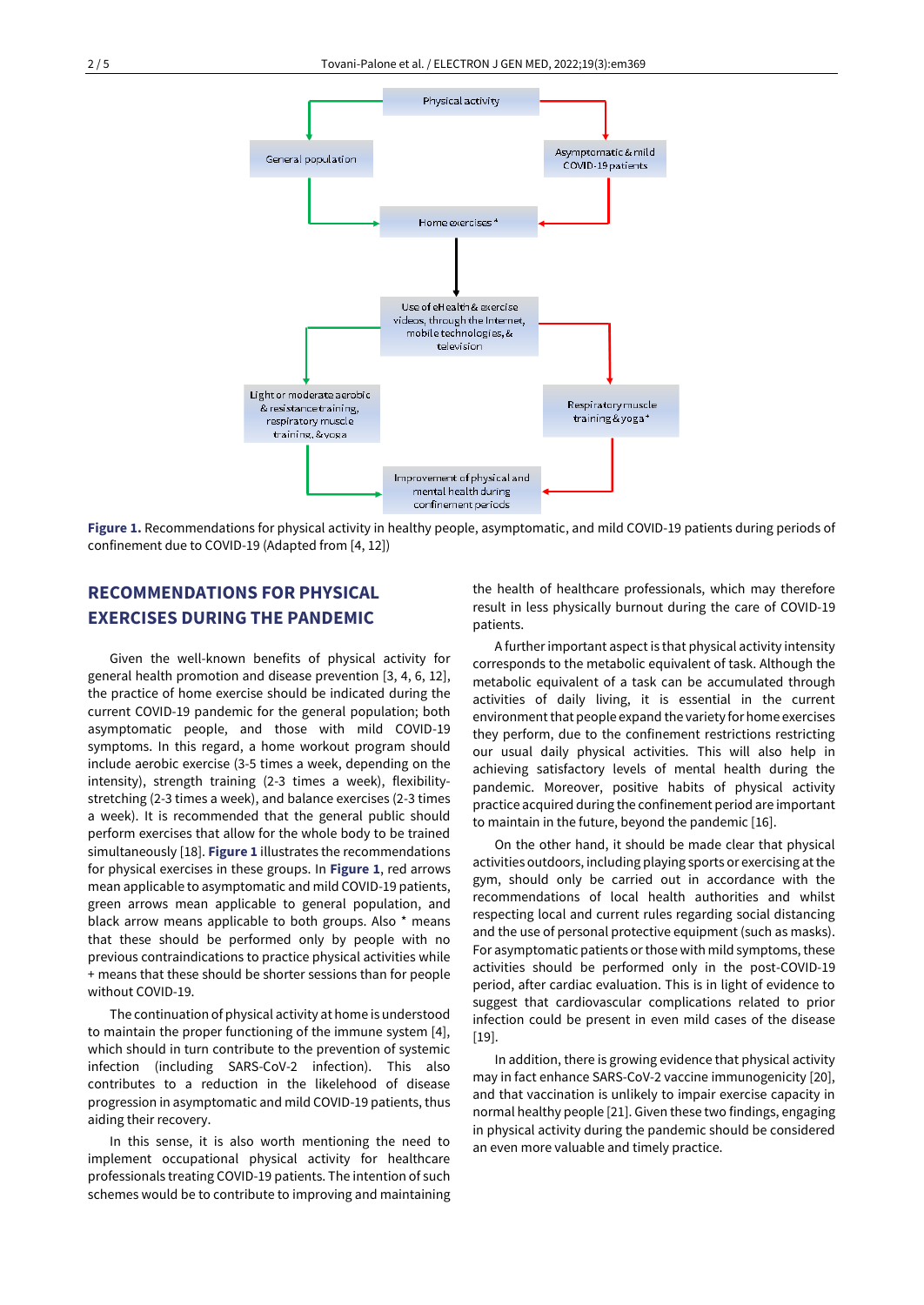#### **Body Mass and COVID-19**

During COVID-19, the world's population is also more prone to a loss of lean body mass, mainly due to the need for social isolation [22]. Recent study findings demonstrated that both muscle strength and mass can influence the length of hospital stay of COVID-19 patients. This in turn stresses the value of muscle health in prognosis of the disease [23].

It would therefore be important to implement strategies to maintain or increase the lean muscle mass of populations, to maintain the proper functioning of the immune system [24]. The practice of physical activity to gain lean body mass by mild COVID-19 patients may result in a reduction of fatigue and the prevention of severe breathlessness. Moreover, physical exercise for this purpose may also increase the number of T lymphocytes [22], consequently contributing to the prevention of SARS-CoV-2 infection and COVID-19 progression, which may be of great importance for uninfected and asymptomatic patients. The training plan may mainly include low-intensity exercises, since intense exercises lead to decreasing T lymphocytes, resulting in impaired immunity [22]. Therefore, low-intensity exercises for gaining lean muscle mass should be indicated for healthy people, asymptomatic and mild COVID-19 patients, always following professional advice.

#### **Diet in Times of the COVID-19 Pandemic**

Eating a good quality diet, varied and rich in nutrients, can positively affect the body's immune response. The World Health Organization (WHO) has recommended daily consumption of 2 cups of fruit, 2.5 cups of vegetables, 180 g of grains, and 160 g of meat and beans. In addition to proper and adequate nutrition, it is necessary to keep the body hydrated via 8-10 cup of water a day [25]. The adoption of a balanced diet may be of great importance to enhance the above-discussed beneficial effects of physical exercises in the prevention of severe COVID-19 infection. Although much has been studied and discussed in the literature, the evidence surrounding dietary supplementation practices for COVID-19 prevention and/or treatment does not suggest any direct benefits. The only clear evidence is that hypovitaminosis D may be associated with severe COVID-19 infection, which reinforces our recommendations for adopting healthy habits, which should include a proper diet and adequate sun exposure [26].

#### **Sleep During the Pandemic**

Sleep quality is another factor related to functioning of the immune system. In [5], the authors found that sleep quality may be affected during the COVID-19 confinement due to circadian cycle changes and psychological disruption, causing damage to the immune response. This is therefore related to greater susceptibility to SARS-CoV-2 infection, worsening mental health and consequently worsening quality of life. In addition, these changes may predispose patients to the development of other risk factors for severe COVID-19 infection, including obesity, cancer, metabolic syndromes, and ischemic heart disease [27]. The National Sleep Foundation recommends that adults obtain 7-9 hours of sleep a day [28]. It is important to convey this goal to patients, the main objective being to contribute to the better functioning of the immune system during the pandemic.

### **Effects of Telecommunication, Tele-Education, and Media on Physical Health**

In [29], the authors found that several digital platforms have been succesfully used as alternative means for the population to maintain their physical activity at home during periods of pandemic confinement. Among them include: YouTube, Instagram, Facebook, Centr, and MyFitnessPal, and online classes through platforms like Zoom, TeamBuildr, Xbox Kinect, Zwift, FullGaz, and Rouvy. Such platforms played a key role during the pandemic to help the population maintain their physical activity routine in the face of restrictions in attending public spaces [29]. In this context, smart technology has also been proven to be an important adjunct to monitor and promote healthy lifestyles during periods of confinement [30].

If excessive exposure to technologies predisposes to negative consequences during the pandemic [31], their conscious use could be quite beneficial for maintaining the health of the population. In this sense, the effective implementation of telehealth services is a useful tool for physical and mental well-being, especially for patients with chronic conditions [32].

#### **Mental Health Versus Physical Activity**

In a pandemic setting, some groups are more vulnerable to psychological effects, including people who contract the disease, those with comorbidities, and people with preexisting psychiatric or substance use problems [33]. In a recent study [34] involving patients with rheumatoid arthritis, the authors found an association between light physical activity and reduced mental fatigue and better vitality in non-self-isolating people, as well as between walking and less physical fatigue in self-isolating people. Moreover, the correlation between lower levels of physical activity and worsening of mental health in the general population should not be disregarded [6].

Based on this, the suggestion for physical activity during the pandemic should include both healthy and chronically ill patients, in order to achieve widespread better standards of mental health and well-being. This, along with psychological support services [35,36], should also make an important impact for healthcare professionals and relatives of critically ill COVID-19 patients, who could be expected to experience significant levels of mental health deterioration [36,37].

#### **Differences Between Age Groups**

The results of the study [38] show significant differences between age group and prior levels of physical activity during the COVID-19 pandemic. More specifically the findings by Tornaghi et al. demonstrate that the pandemic containment measures may have a negative impact on physical activity levels of the already inactive or moderately active young population [39]. In light of this, governments' response needs to be sensitive to these individual differences and the governments must react accordingly. Therefore, while it is important to encourage physical activity for all age groups, special attention should be paid to younger age groups.

## **FINAL CONSIDERATION**

The promotion of global initiatives aimed at encouraging regular physical activity coupled with a healthy balanced diet and high uptake of mass vaccination programs, are essential to reduce the global burden of COVID-19 and improve the quality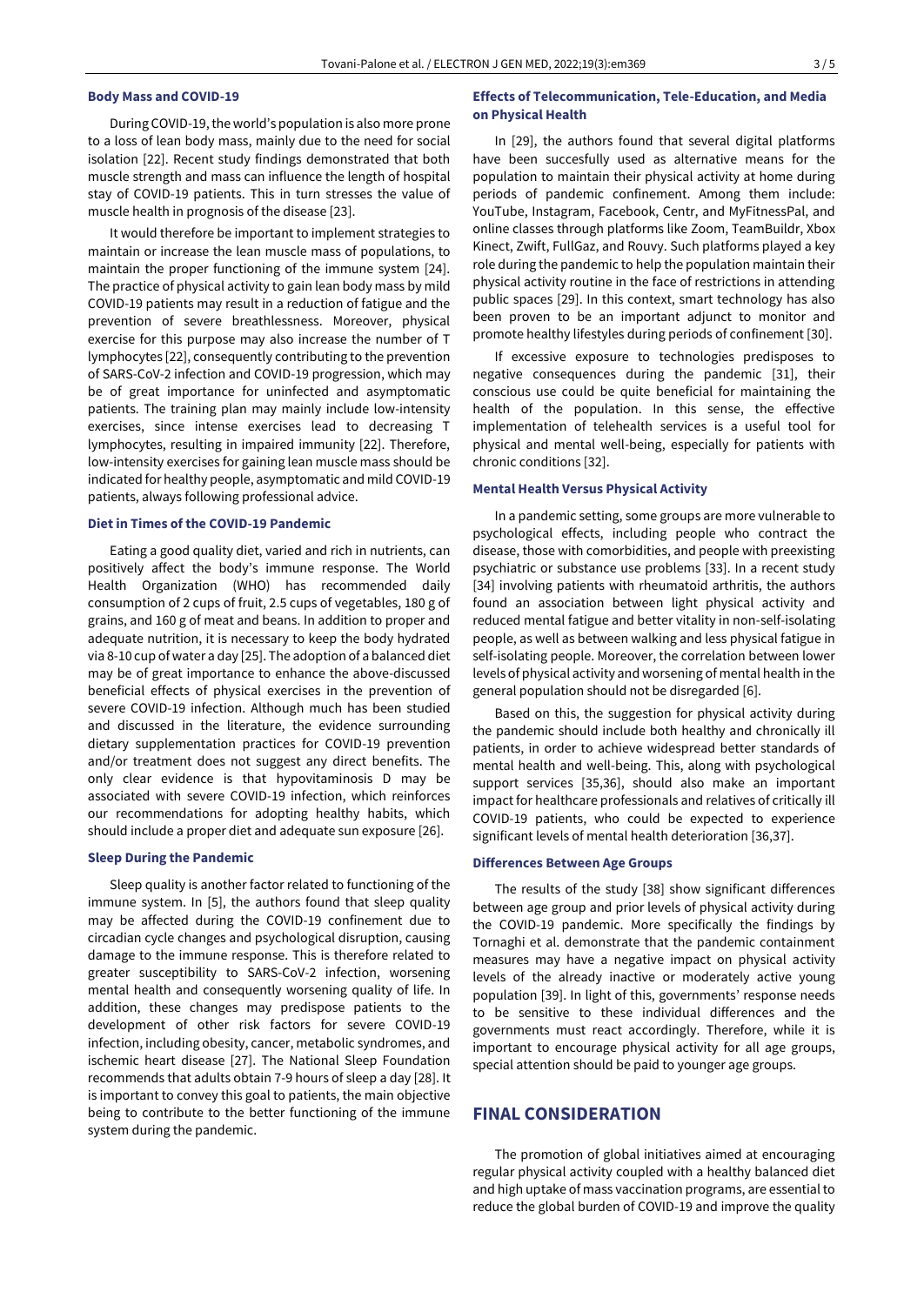of life of our populations [2]. From a local perspective, healthcare professionals should counsel their patients towards appreciating the importance of undertaking regular home exercise, consuming a balanced diet, maintaining adequate amounts of sleep, as well as taking the COVID-19 vaccine when offered.

**Author contributions:** All authors have sufficiently contributed to the study, and agreed with the results and conclusions.

**Funding:** No funding source is reported for this study.

**Declaration of interest:** No conflict of interest is declared by authors.

## **REFERENCES**

- 1. Botero JP, Farah BQ, Correia MA, et al. Impact of the COVID-19 pandemic stay at home order and social isolation on physical activity levels and sedentary behavior in Brazilian adults. Einstein (São Paulo). 2021;19:eAE6156. [https://doi.org/10.31744/einstein\\_journal/2021AE6156](https://doi.org/10.31744/einstein_journal/2021AE6156) PMid:33681886 PMCid:PMC7909004
- 2. Mattioli AV, Sciomer S, Cocchi C, Maffei S, Gallina S. Quarantine during COVID-19 outbreak: Changes in diet and physical activity increase the risk of cardiovascular disease. Nutr Metab Cardiovasc Dis. 2020;30(9):1409-17. <https://doi.org/10.1016/j.numecd.2020.05.020> PMid: 32571612 PMCid:PMC7260516
- 3. Marçal IR, Fernandes B, Viana AA, Ciolac EG. The urgent need for recommending physical activity for the management of diabetes during and beyond COVID-19 outbreak. Front Endocrinol (Lausanne). 2020;11:584642. <https://doi.org/10.3389/fendo.2020.584642> PMid: 33250859 PMCid:PMC7673403
- 4. Chen P, Mao L, Nassis GP, Harmer P, Ainsworth BE, Li F. Coronavirus disease (COVID-19): The need to maintain regular physical activity while taking precautions. J Sport Health Sci. 2020;9(2):103-4. [https://doi.org/10.1016/](https://doi.org/10.1016/j.jshs.2020.02.001) [j.jshs.2020.02.001](https://doi.org/10.1016/j.jshs.2020.02.001) PMid:32099716 PMCid:PMC7031771
- 5. Silva ESME, Ono BHVS, Souza JC. Sleep and immunity in times of COVID-19. Rev Assoc Med Bras (1992). 2020;66(Suppl 2):143-7. [https://doi.org/10.1590/1806-9282](https://doi.org/10.1590/1806-9282.66.S2.143) [.66.S2.143](https://doi.org/10.1590/1806-9282.66.S2.143) PMid:32965373
- 6. Duncan GE, Avery AR, Seto E, Tsang S. Perceived change in physical activity levels and mental health during COVID-19: Findings among adult twin pairs. PLoS One. 2020;15(8):e0237695[. https://doi.org/10.1371/journal.pone](https://doi.org/10.1371/journal.pone.0237695) [.0237695](https://doi.org/10.1371/journal.pone.0237695) PMid:32790745 PMCid:PMC7425865
- 7. Johns Hopkins Coronavirus Resource Center. World Map. Baltimore. 2021. Available at[: https://coronavirus.jhu.edu/](https://coronavirus.jhu.edu/map.html) [map.html](https://coronavirus.jhu.edu/map.html) (Accessed 14 May 2021)
- 8. McPhillips D. Delta variant's trajectory in UK and Israel provides hope for US--if we can keep vaccinating. Atlanta: CNN, 2021 Jul 12. Available at: [https://edition.cnn.com/](https://edition.cnn.com/2021/07/09/health/delta-variant-trends-israel-uk/index.html) [2021/07/09/health/delta-variant-trends-israel-uk/index.](https://edition.cnn.com/2021/07/09/health/delta-variant-trends-israel-uk/index.html) [html](https://edition.cnn.com/2021/07/09/health/delta-variant-trends-israel-uk/index.html) (Accessed: 21 July 2021).
- 9. Soiza RL, Scicluna C, Thomson EC. Efficacy and safety of COVID-19 vaccines in older people. Age Ageing. 2021;50(2):279-83.<https://doi.org/10.1093/ageing/afaa274> PMid:33320183 PMCid:PMC7799251
- 10. Nhamo G, Chikodzi D, Kunene HP, Mashula N. COVID-19 vaccines and treatments nationalism: Challenges for lowincome countries and the attainment of the SDGs. Glob Public Health. 2021;16(3):319-39. [https://doi.org/10.1080/](https://doi.org/10.1080/17441692.2020.1860249) [17441692.2020.1860249](https://doi.org/10.1080/17441692.2020.1860249) PMid:33317389
- 11. Kamal M, Abo Omirah M, Hussein A, Saeed H. Assessment and characterisation of post-COVID-19 manifestations. Int J Clin Pract. 2021;75(3):e13746. [https://doi.org/10.1111/](https://doi.org/10.1111/ijcp.13746) [ijcp.13746](https://doi.org/10.1111/ijcp.13746) PMid:32991035 PMCid:PMC7536922
- 12. Khoramipour K, Basereh A, Hekmatikar AA, Castell L, Ruhee RT, Suzuki K. Physical activity and nutrition guidelines to help with the fight against COVID-19. J Sports Sci. 2021;39(1):101-7. [https://doi.org/10.1080/02640414.2020.](https://doi.org/10.1080/02640414.2020.1807089) [1807089](https://doi.org/10.1080/02640414.2020.1807089) PMid:32842905
- 13. Gao YD, Ding M, Dong X, et al. Risk factors for severe and critically ill COVID-19 patients: A review. Allergy. 2021;76(2):428-55.<https://doi.org/10.1111/all.14657> PMid: 33185910
- 14. Sallis R, Young DR, Tartof SY, et al. Physical inactivity is associated with a higher risk for severe COVID-19 outcomes: A study in 48 440 adult patients. Br J Sports Med. 2021:bjsports-2021-104080. [https://doi.org/10.1136/](https://doi.org/10.1136/bjsports-2021-104080) [bjsports-2021-104080](https://doi.org/10.1136/bjsports-2021-104080) PMid:33849909 PMCid:PMC8050880
- 15. Yang YJ. An overview of current physical activity recommendations in primary care. Korean J Fam Med. 2019;40(3):135-42. <https://doi.org/10.4082/kjfm.19.0038> PMid:31122003 PMCid:PMC6536904
- 16. Nyenhuis SM, Greiwe J, Zeiger JS, Nanda A, Cooke A. Exercise and fitness in the age of social distancing during the COVID-19 pandemic. J Allergy Clin Immunol Pract. 2020;8(7):2152-5. [https://doi.org/10.1016/j.jaip.2020.04.](https://doi.org/10.1016/j.jaip.2020.04.039) [039](https://doi.org/10.1016/j.jaip.2020.04.039) PMid:32360185 PMCid:PMC7187829
- 17. Yan Z, Spaulding HR. Extracellular superoxide dismutase, a molecular transducer of health benefits of exercise. Redox Biol. 2020;32:101508. [https://doi.org/10.1016/j.redox.2020.](https://doi.org/10.1016/j.redox.2020.101508) [101508](https://doi.org/10.1016/j.redox.2020.101508) PMid:32220789 PMCid:PMC7109453
- 18. Polero P, Rebollo-Seco C, Adsuar JC, et al. Physical activity recommendations during COVID-19: Narrative review. Int J Environ Res Public Health. 2020;18(1):65. [https://doi.org/](https://doi.org/10.3390/ijerph18010065) [10.3390/ijerph18010065](https://doi.org/10.3390/ijerph18010065) PMid:33374109 PMCid: PMC7796360
- 19. Bansal M. Cardiovascular disease and COVID-19. Diabetes Metab Syndr. 2020;14(3):247-50. [https://doi.org/10.1016/j.](https://doi.org/10.1016/j.dsx.2020.03.013) [dsx.2020.03.013](https://doi.org/10.1016/j.dsx.2020.03.013) PMid:32247212 PMCid:PMC7102662
- 20. Gualano B, Lemes IR, Silva RP, et al. Association between physical activity and immunogenicity of an inactivated virus vaccine against SARS-CoV-2 in patients with autoimmune rheumatic diseases. Brain Behav Immun. 2021;101:49-56. <https://doi.org/10.1016/j.bbi.2021.12.016> PMid:34954325 PMCid:PMC8697420
- 21. Batatinha H, Baker FL, Smith KA, et al. Recent COVID-19 vaccination has minimal effects on the physiological responses to graded exercise in physically active healthy people. J Appl Physiol (1985). 2022;132(2):275-82. [https://](https://doi.org/10.1152/japplphysiol.00629.2021) [doi.org/10.1152/japplphysiol.00629.2021](https://doi.org/10.1152/japplphysiol.00629.2021) PMid:34882029
- 22. Codella R, Chirico A, Lucidi F, Ferrulli A, La Torre A, Luzi L. The immune-modulatory effects of exercise should be favorably harnessed against COVID-19. J Endocrinol Invest. 2021;44(5):1119-22. [https://doi.org/10.1007/s40618-020-](https://doi.org/10.1007/s40618-020-01403-5) [01403-5](https://doi.org/10.1007/s40618-020-01403-5) PMid:32885340 PMCid:PMC7471548
- 23. Gil S, Jacob Filho W, Shinjo SK, et al. Muscle strength and muscle mass as predictors of hospital length of stay in patients with moderate to severe COVID-19: a prospective observational study. J Cachexia Sarcopenia Muscle. 2021;12(6):1871-8. <https://doi.org/10.1002/jcsm.12789> PMid:34523262 PMCid:PMC8661522